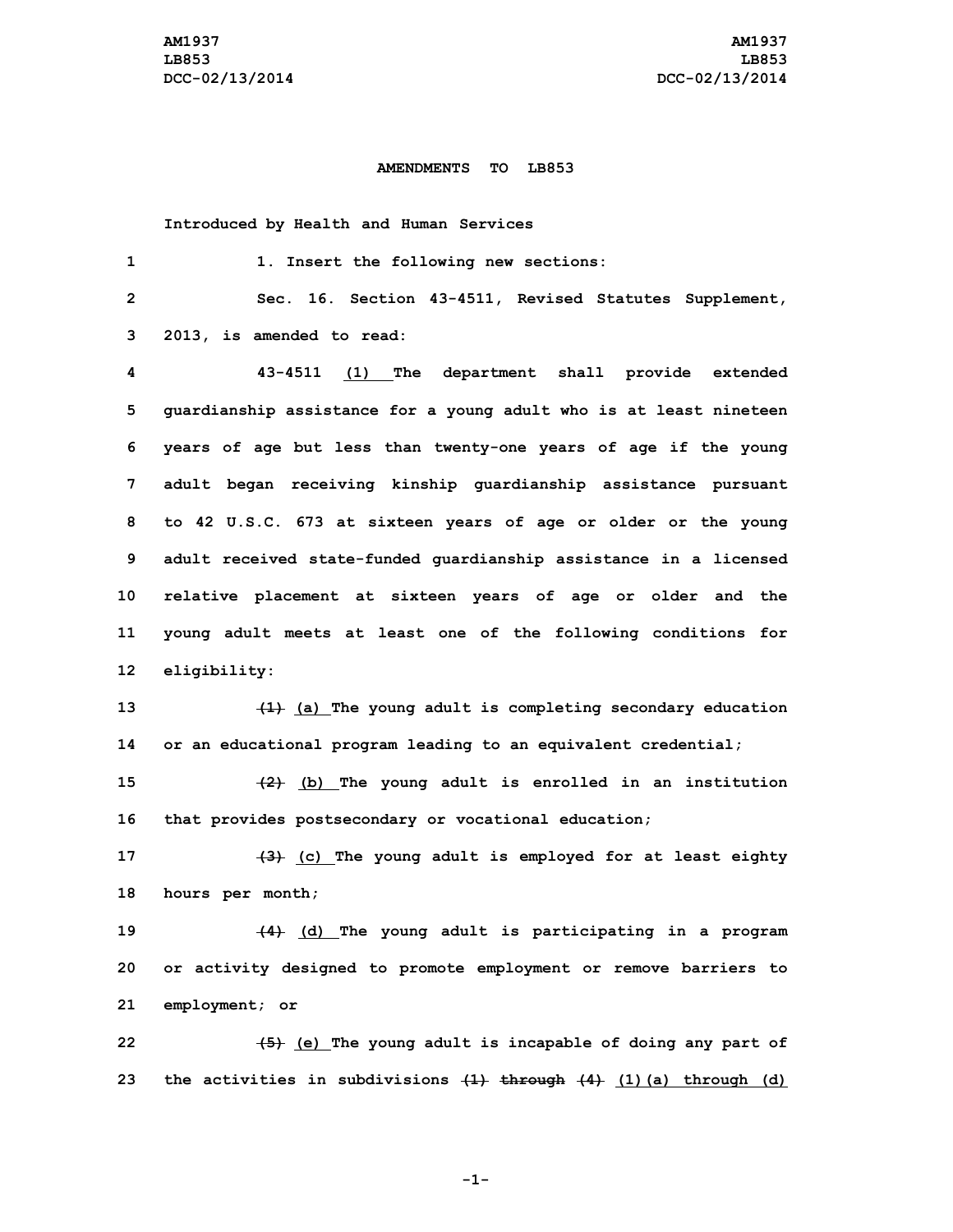**LB853 LB853**

**1 of this section due to <sup>a</sup> medical condition, which incapacity must 2 be supported by regularly updated information in the case plan of 3 the young adult.**

 **(2) The guardian shall ensure that any guardianship assistance funds provided by the department and received by the guardian shall be used for the benefit of the young adult. The department shall adopt and promulgate rules and regulations defining services and supports encompassed by such benefit.**

**9 Sec. 17. Section 43-4512, Revised Statutes Supplement, 10 2013, is amended to read:**

 **43-4512 (1) The department shall provide extended adoption assistance for <sup>a</sup> young adult who is at least nineteen years of age but less than twenty-one years of age if the young adult began receiving adoption assistance at sixteen years of age or older and meets at least one of the following conditions of eligibility:**

**17 (1) (a) The young adult is completing secondary education 18 or an educational program leading to an equivalent credential;**

**19 (2) (b) The young adult is enrolled in an institution 20 that provides postsecondary or vocational education;**

**21 (3) (c) The young adult is employed for at least eighty 22 hours per month;**

**23 (4) (d) The young adult is participating in <sup>a</sup> program 24 or activity designed to promote employment or remove barriers to 25 employment; or**

**26 (5) (e) The young adult is incapable of doing any part of 27 the activities in subdivisions (1) through (4) (1)(a) through (d)**

**-2-**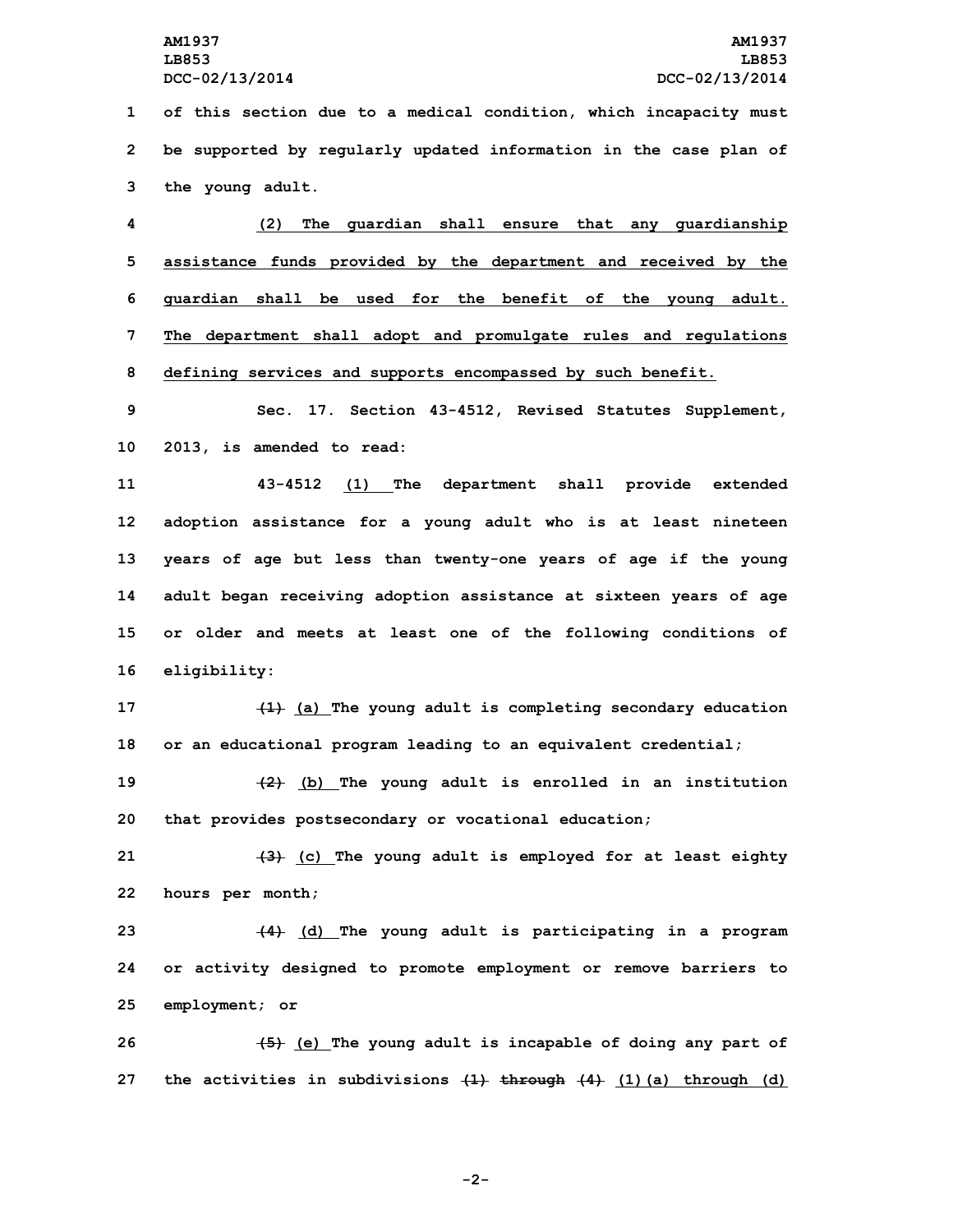**LB853 LB853**

**1 of this section due to <sup>a</sup> medical condition, which incapacity must 2 be supported by regularly updated information in the case plan of 3 the young adult.**

 **(2) The adoptive parent or parents shall ensure that any adoption assistance funds provided by the department and received by the adoptive parent shall be used for the benefit of the young adult. The department shall adopt and promulgate rules and regulations defining services and supports encompassed by such 9 benefit.**

 **2. On page 15, line 21, strike "as required by", show as stricken, and insert ", health care proxy, or other similar document recognized under state law, at the young adult's option, pursuant to".**

**14 3. On page 18, strike lines 10 through 15 and show the 15 old matter as stricken.**

**16 4. On page 20, line 10, after "shall" insert "make 17 efforts to".**

**18 5. On page 24, line 9, after the second comma insert 19 "and"; and strike beginning with the comma in line 11 through 20 "review" in line 13.**

 **6. On page 27, lines 9 and 10 and 23; page 28, lines 15 and 16; and page 31, line 6, strike "Young Adult Voluntary Services and Support", show as stricken, and insert "Bridge to Independence".**

**25 7. On page 30, line 14, strike "(1) through (5)", show as 26 stricken, and insert "(1)(a) through (e)".**

**27 8. On page 31, line 20, after "43-4510," insert "43-4511,**

**-3-**